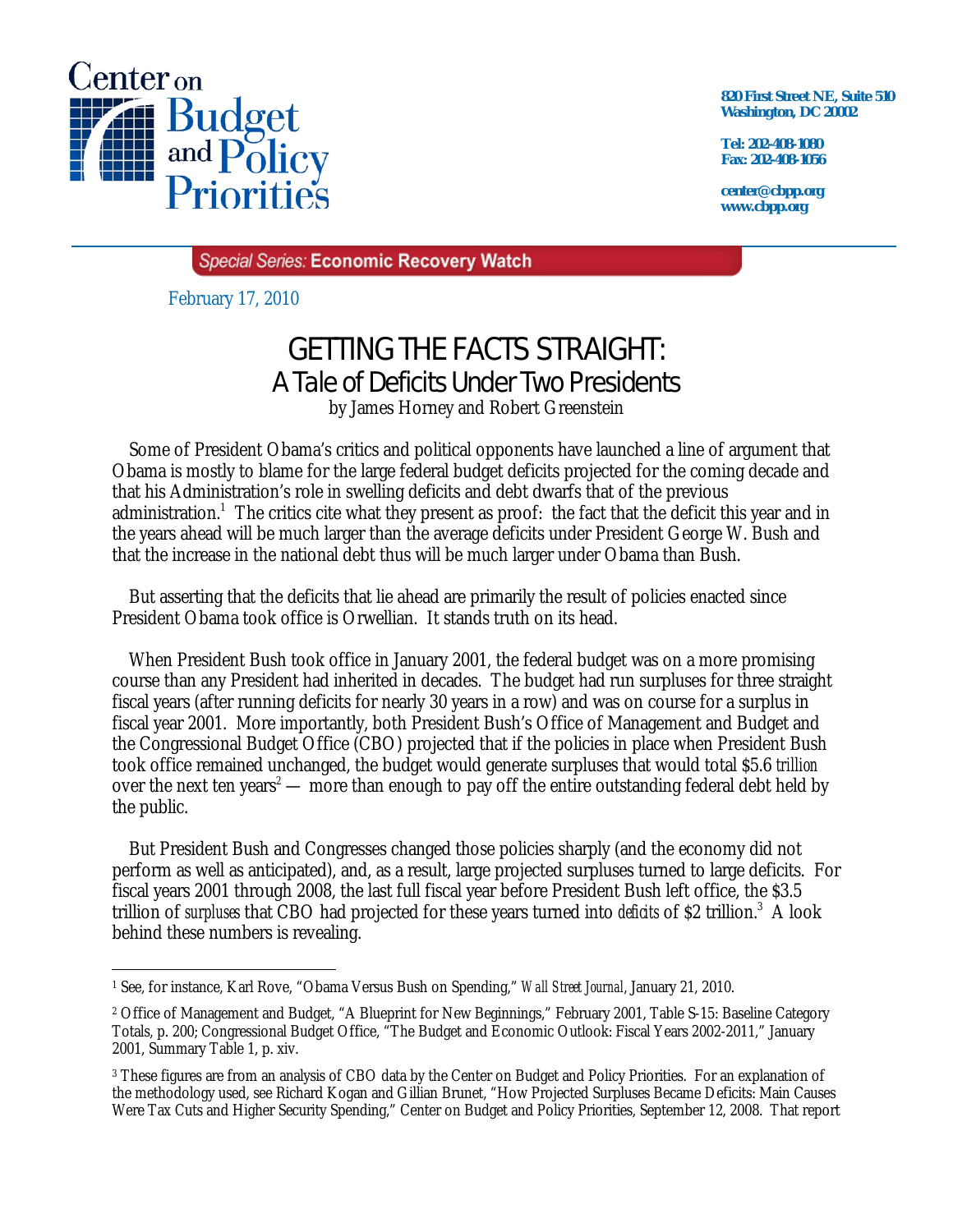To be sure, the fiscal deterioration was partly due to a weaker-than-expected economy, along with other "technical factors" that are largely beyond policymakers' direct control. But the economy was *not* the biggest factor. Far from it. Even with the somewhat disappointing economic performance from 2001 through 2008, the federal government would have run large budget surpluses in every year through 2008 — with a total surplus of \$2 trillion over that period — if policymakers had not enacted tax cuts and program increases after January 2001 without paying for them.

 Nor was this fiscal deterioration due largely to increases in domestic programs, although the new prescription drug benefit in Medicare contributed to deficits starting in 2006, when that benefit took effect.

 The biggest factors were very large tax cuts and increases in security-related programs (primarily for two wars that were not paid for). The tax cuts and security spending increases cost nearly \$3.4 trillion over those eight years and accounted for more than *four-fifths* of the fiscal deterioration that policy changes caused during that period.

 Because of these policy changes, and the severe deterioration of the economy and financial system after the recession began in December 2007, President Obama faced a much different fiscal outlook when he took office in January 2009:

- CBO estimated that, without any new legislation, the deficit would total \$1.2 trillion in fiscal 2009, a year which was nearly one-third over when President Obama took office.
- Furthermore, CBO's projections and data showed that, if the policies in place when President Obama took office remained in effect — specifically, if Congress extended the 2001 and 2003 tax cuts as well as relief from the Alternative Minimum Tax and the scheduled cuts in Medicare payments to doctors, as Congress had done throughout the decade — deficits would *average more than \$1 trillion a year in 2010 through 2019*. 4

 In short, President Bush came into office with the budget projected to produce *surpluses* of \$5.6 trillion over ten years (2002-2011) if he simply maintained its course. But he changed course dramatically, and when President Obama took office, that course had the budget headed toward *deficits* of \$10.6 trillion over ten years (2010-2019). (See the box on page 3 for a discussion of why the Bush policies will add substantially more to deficits and debt in 2009-2016 than they did in 2001- 2008, a point essential to any comparison of the effects of the Bush and Obama fiscal policies.)

 Furthermore, the economy was in serious trouble when the Obama Administration started; it was shedding 750,000 jobs a month, and the international financial system was facing a potential catastrophic meltdown. As a result, Obama's first step was the American Recovery and Reinvestment Act, which he and Congress enacted in early 2009 and which, according to CBO and most economists, has helped bring the recession (i.e., the contraction of the economy) to an end and

includes an analysis of the effects on deficits projected at the time for fiscal years 2009 through 2011, while the figures in this paragraph include only the effects on actual deficits through 2008, but the methodology is the same for the years 2001 through 2008.

<sup>4</sup> Paul N. Van de Water, "Trillion-Dollar Deficits Greet New Administration," Center on Budget and Policy Priorities, February 26, 2009.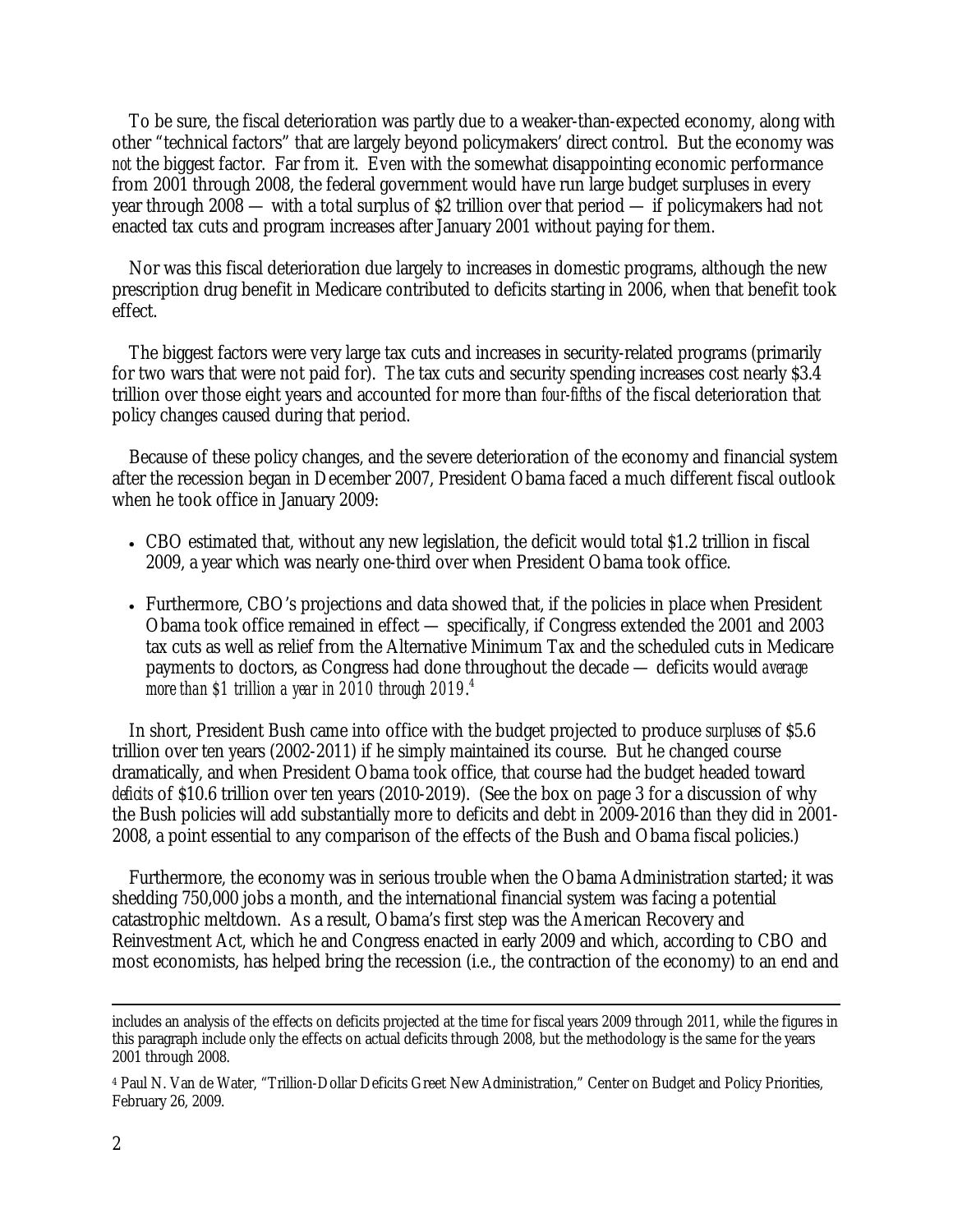## Comparing Deficits and Debt in the Obama and Bush Years

 Critics of President Obama's budget policies trumpet the fact that cumulative deficits — and the resulting increase in publicly held debt — are likely to be much larger in fiscal years 2009 through 2016 than during the eight fiscal years that President George W. Bush was in office (2001 through 2008).

 To be sure, deficits totaled just over \$2 trillion in 2001 through 2008. And based on CBO data, the Center on Budget and Policy Priorities estimates that deficits will total \$8.9 trillion in 2009 through 2016 if the policies in place today remain unchanged. If President Obama's proposals to change policies are enacted, deficits over this eight-year period will be somewhat lower than that, but still much higher than in the eight years when President Bush was in office. The Office of Management and Budget projects deficits of \$8.0 trillion over this period if the President's policies are adopted. (CBO's analysis of the President's budget is not yet available.)

 But the deficits now projected through 2016 are largely the result of policies and economic conditions that President Obama inherited when he took office. The economic downturn, financial rescues, and the Bush-era policies drive the large deficits.<sup>a</sup> Of particular note, *the major Bush-era policies will have a much larger effect on deficits in 2009 through 2016 than they did in 2001 through 2008*.

- Because the Medicare prescription drug legislation, which created an expensive new benefit that is entirely deficit financed, did not take effect until 2006, it had relatively little effect on deficits and debt in the 2001-2008 period. The cost of that legislation is now growing substantially with each passing year as the population ages and health care costs continue to rise.
- In addition, many of the tax cuts enacted in 2001 and 2003 were phased in, with some taking full effect for the first time only in 2010;<sup>b</sup> these tax cuts will cost more, and have a more pronounced effect on deficits and debt, in 2009 through 2016 than they did in 2001 through 2008. Based on CBO data, we estimate that the Bush-era tax cuts (including relief from the Alternative Minimum Tax) increased the deficit by \$1.7 trillion in 2001 through 2008, not counting the costs of the interest payments on the additional debt incurred (see below). Assuming these tax cuts are continued, they will add an estimated \$2.3 trillion to deficits and debt in 2009 through 2016 (not including interest costs).
- Finally, the costs of these and other deficit-financed policies adopted in the Bush years, including the launching of two wars that were deficit financed, are climbing higher over time as a result of the *compounding effect* on the interest payments the federal government must pay on the additional debt it is incurring because of the refusal of the Bush Administration and Congress to pay for these policies when they were adopted. (For example, we estimate that the Bush-era tax cuts, if extended, will add a total of \$3.2 trillion to the deficit in 2009 through 2016 when added interest costs are taken into account.)

 The comparisons that President Obama's critics cite of levels of deficit and debt under Bush and Obama also ignore the fact that Medicare, Medicaid, and Social Security costs will be much higher in 2009-2016 than in 2001- 2008 *without any change in policy,* as a result of the aging of the population (the first baby boomers turn 65 in 2011) and rising health care costs. Whoever was President now would face these cost increases. In comparing deficits and debt in 2001-2008 to those projected for 2009-2016, the President's critics also usually fail to adjust these figures for inflation, as though a dollar in the latter period and a dollar in the earlier period were equivalent.

What makes these facile comparisons especially misleading is the basic bottom-line fact: the Bush policies added dramatically to deficits and debt in 2001-2008 and will add even more to deficits and debt in 2009-2016, while the policies that President Obama has proposed would, if adopted, make deficits and debt over the 2009-2016 period modestly smaller than they otherwise would be.

 $\overline{\phantom{a}}$ 

<sup>&</sup>lt;sup>a</sup> Kathy A. Ruffing and James R. Horney, "President Obama Largely Inherited Today's Huge Deficits: Economic Downturn, Financial Rescues, and Bush-Era Policies Drive the Numbers," Center on Budget and Policy Priorities, revised February 17, 2010.

 $\rm^b$  Three costly tax cuts enacted in 2001 that primarily benefit high-income individuals — repeal of the estate tax, repeal of the phase-out of the personal exemption for high-income households, and repeal of the limitation on itemized deductions claimed by high-income households — took full effect on January 1, 2010.